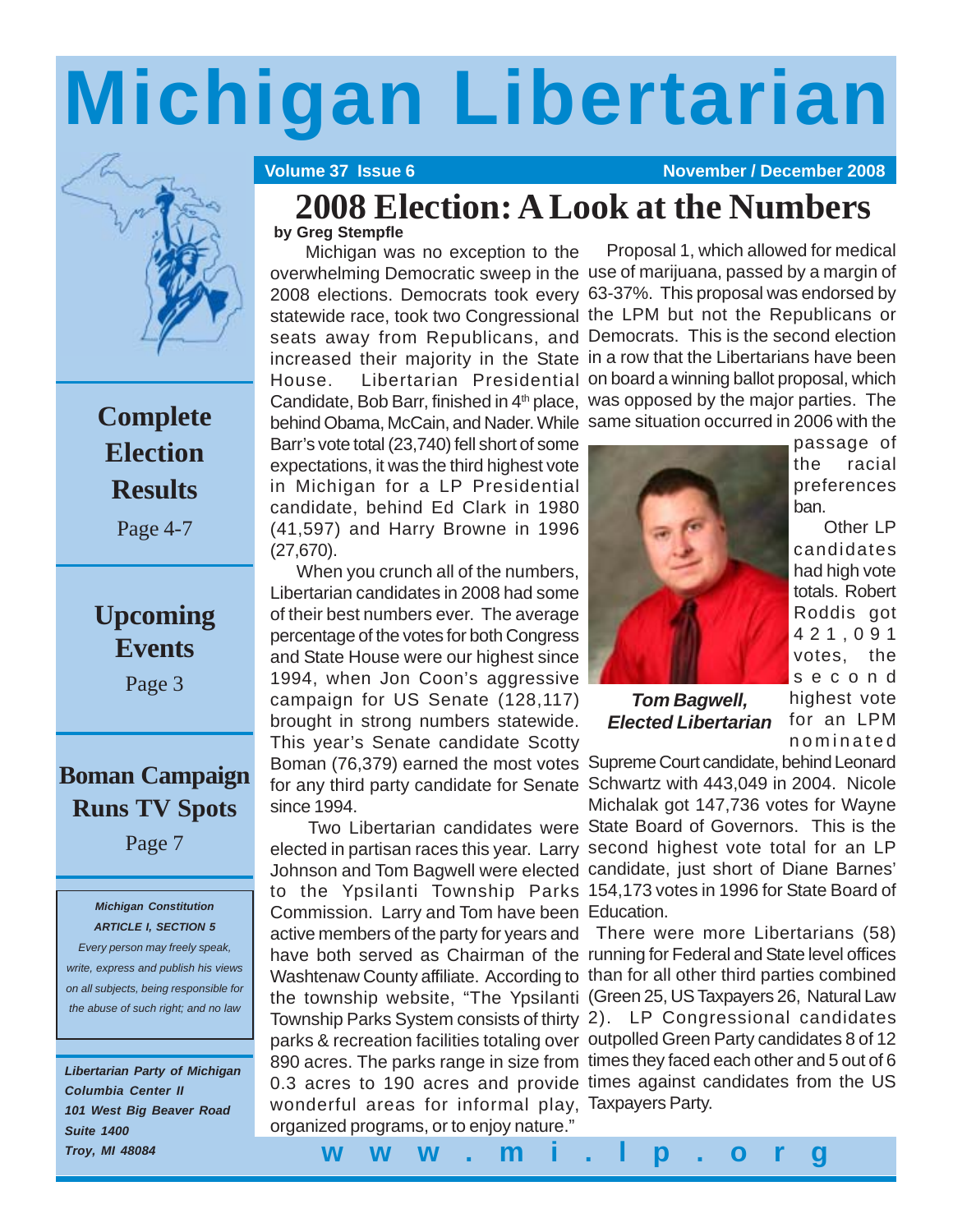# **LPM Officers and**

| <b>Bill Hall</b>                     |
|--------------------------------------|
| Erin Stahl                           |
| <b>Emily Salvette</b>                |
| Nicole Michalak                      |
| At-Large Director Jim Allison        |
| At-Large Director Greg Stempfle      |
| At-Large Director Bob Jackson        |
| At-Large Director Greg Creswell      |
| At-Large Director Dan Grow           |
| Judicial Committee Bill Gelineau     |
| <b>Judicial Committee Will White</b> |
| Judicial Committee Tom Bagwell       |
| Greg Stempfle                        |
| Ben Bachrach                         |
| Erin Stahl                           |
| Speakers Bureau Jim Allison          |
|                                      |
|                                      |
| Mark Norrod                          |
|                                      |

whall@wnj.com vicechair.lec@earthlink.net salvette@umich.edu lpmtreasurer@gmail.com jim.e.allison@gmail.com stempfle@hotmail.com bob@bobjackson.org i.am4\_gcreswell@yahoo.com grow.daniel@gmail.com wgelineau@firstam.com

whitewi5@msu.edu lpwcchair@yahoo.com stempfle@hotmail.com BenBachrach@gmail.com vicechair.lec@earthlink.net jim.e.allison@gmail.com

media@michiganlp.org

If you would like to receive this newsletter in your email as a pdf instead of in the mail, please send an email to MichiganLibertarian@gmail.com. This will bring you the news in a more timely manner and save the LPM money.

## **Newsletter Information**

The *Michigan Libertarian* is published bimonthly as the official newsletter of the Libertarian Party of Michigan Phone: (888) FREE-NOW

#### **Submissions:** Please email articles and advertising to **MichiganLibertarian@Gmail.com**

or mail payment to:

Libertarian Party of Michigan Columbia Center II 101 West Big Beaver Road Suite 1400 Troy, MI 48084

**Deadline:** The next deadline for submission of articles and advertising is April 1, 2009.

**Advertising Rates:** Full Pg \$100, Half Pg \$50, Quarter Pg \$25. 25% discount for LPM Candidates, 50% discount for LPM Affiliates. No personal ads.

## **Directors Just One**

**by Bill Hall, LPM Chair**

 The Libertarian Party of Michigan just completed one of its most successful campaigns in many years. Bob Barr received the most votes and highest percentage for President in Michigan since Harry Browne in 1996. Scotty Boman, at 76,347 votes and 1.6% had the best showing for US Senate since Jon Coon's race in 1994. Our candidates for US Congress and State Representative eclipsed the previous percentage records set in 1996. Many State Representative candidates drew 50% to 100% higher percentages than in the recent past.

 And the highlights were the race of Bob Roddis for Michigan Supreme Court, earning 421,091 votes, 11%, effectively taking out Chief Justice Cliff Taylor. Tom Bagwell and Larry Johnson were elected Ypsilanti Township Park Commissioners. Two candidates in County level two-way races took between 20% and 30% of the vote, while three took between 10% and 20% of the vote. John Stedman took the highest percentage, with 24.7% and 55,628 votes in a two-way race for Kent County Sheriff, actually winning several precincts within the City of Grand Rapids. Macomb County Commission candidate Erin Stahl drew 10.4% in a three-way race.

 Now is the time to continue this tremendous momentum we started. Each local affiliate should be carefully considering what local municipal races are up for election in 2009. Carefully examining the prospects for a Libertarian candidate in those races. Aggressively recruiting an active candidate to carry the Libertarian banner of more freedom and less government.

 In the 2007 off-year elections, the LPM had a total of five candidates running in nonpartisan races for City Council in five different cities across Michigan. Two of those candidates were running for re-election, one had served in the past, and two were newcomers to their race. All five ran active campaigns. Four out of five won. Yes, it can be done, and we can do it!

 What it will take is each of our local affiliates selecting just one race. Just one race that offers the best prospects for a win. Just one race that local activists can pitch in and actively support with their time, energy and campaign contributions. Just one candidate who is willing to actively run for office, doing the hard work it takes to win.

 Now is not the time to pat ourselves on the back and rest on our laurels for all we accomplished this past November. Won't you join your affiliate in running just one candidate, to win?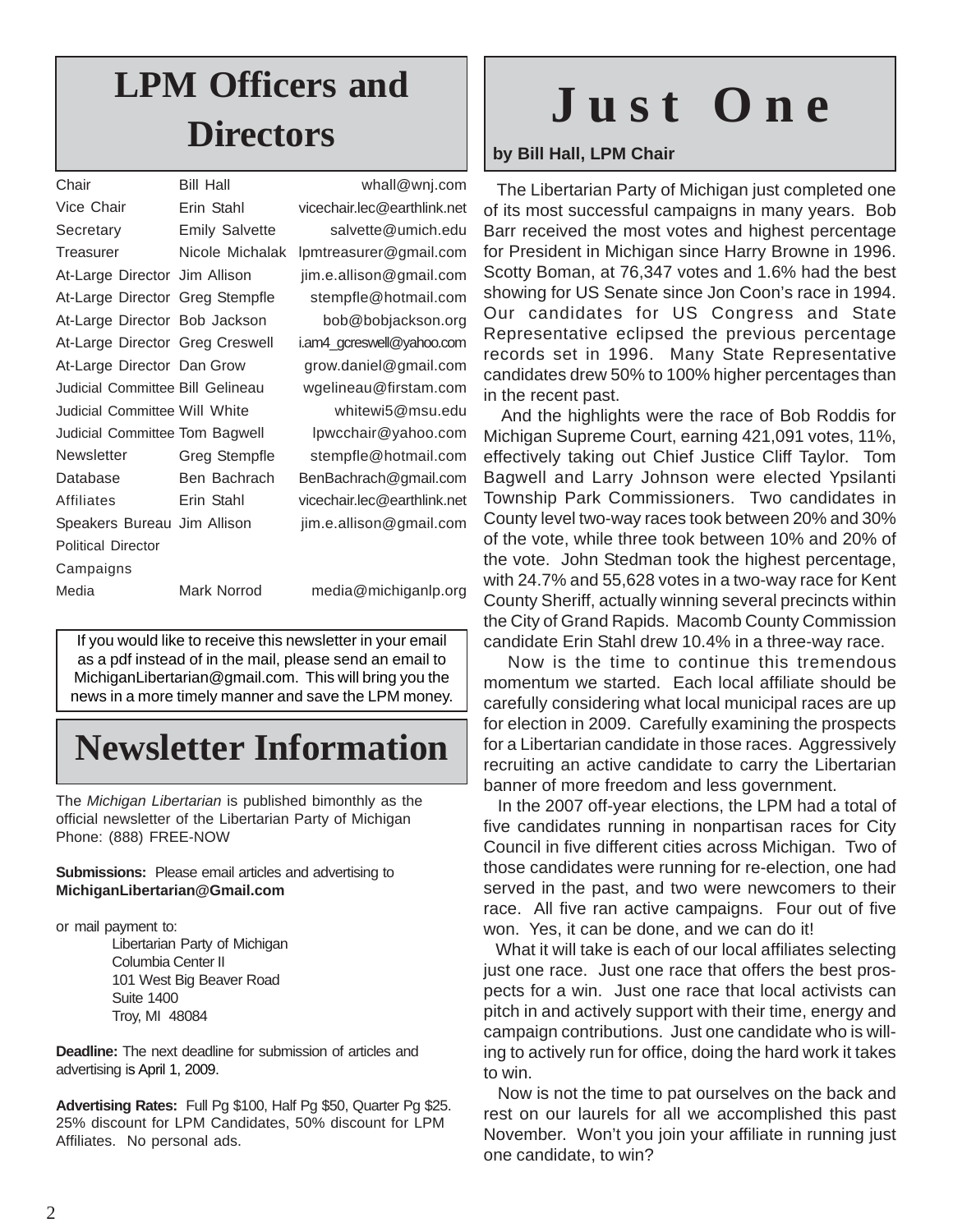## **Affiliate Events and News**

## **Upcoming Events**

#### **January 18, 2009 Strategy session and meeting**

 Everyone is invited to participate in a strategy session from 2-4 pm at the LPM office, Columbia Center II, 101 W Big Beaver Rd, Ste 1400, Troy. The LEC meeting will take place immediately after from 4-5 pm, which, as always, is open to the membership. For information, contact Bill Hall, chair@michiganlp.org

 *Details for the following events are currently being worked out and will be available soon, via emaill or mail. Check out website, mi.lp.org for more upcoming events.*

#### **January 24, 2009 5:00 LibertyFest**

Dimitri's on the Avenue 14316 Michigan Ave. Dearborn Details to be announced soon. Contcat Scotty Boman at scottyeducation@yahoo.com or 313-247-2052.

#### **March (early-Spring) 2009**

The Party will hold a pair of activist training conferences, one in Troy and one in Grand Rapids. Details to be announced soon.

#### **May 16, 2009 LPM Convention**

Details to be announced soon.

## **Affiliate Contacts**

#### **Tri-Cities**

Dick Jozwiak, 989-922-5226, Jozie@mail.com **Washtenaw County** Tom Bagwell, 734-678-5040, lpwcchair@yahoo.com **South West Michigan** Bill Bradley, 269-637-4525, secretary@lpswmich.org **Capital Area** Will Tyler White, 517-349-3806, whitewi5@msu.edu **Macomb County** Jim Allison, jim.e.allison@gmail.com **Oakland County** Bruce Hoepner, 248-219-3303, bahoeps@sbcglobal.net. **St. Clair and Sanilac Counties** Mark Byrne, 810-987-9856, iwantska@hotmail.com **Wayne County** Greg Stempfle, 313-929-1789, stempfle@hotmail.com **West Michigan**

Bill Gilineau, 616-254-2878, freedomlover59@hotmail.com

## **Welcome Volunteers**

 Probably the most important result of our successful election season was finding so many people willing to volunteer for the Libertarian Party of Michigan. Over 100 people stepped forward and offered to help. Now that the election is over, you may be thinking, "What can I do now?" One of the most important ways to build the LP is to get involved in your local affiliate. Attend local meetings, take a leadership role as an officer, organize public out-reach events—all help build a strong voice for liberty in your community that will pay dividends in future

> elections. If there isn't an active affiliate in your area, why not start one? The LPM will give you the help you need.

> The LPM has other volunteer opportunities, too. For example, we need administrative help in the accounting, technology and communications areas, and with our speakers´ bureau. The LPM is planning activist training sessions in early spring—one in Troy and one in Grand Rapids-where we will talk more about these opportunities and have volunteer sign-ups. These afternoon workshops will be for everyone so we can plan what needs to be done and how best to organize our efforts for success in 2010. Further details will be announced in LPM Online, so check your e-mail box!

> Thanks to all our volunteers for making a difference. Feel free to contact Bill Hall with questions, chair@michiganlp.org. We all look forward to working with you to promote liberty in Michigan.

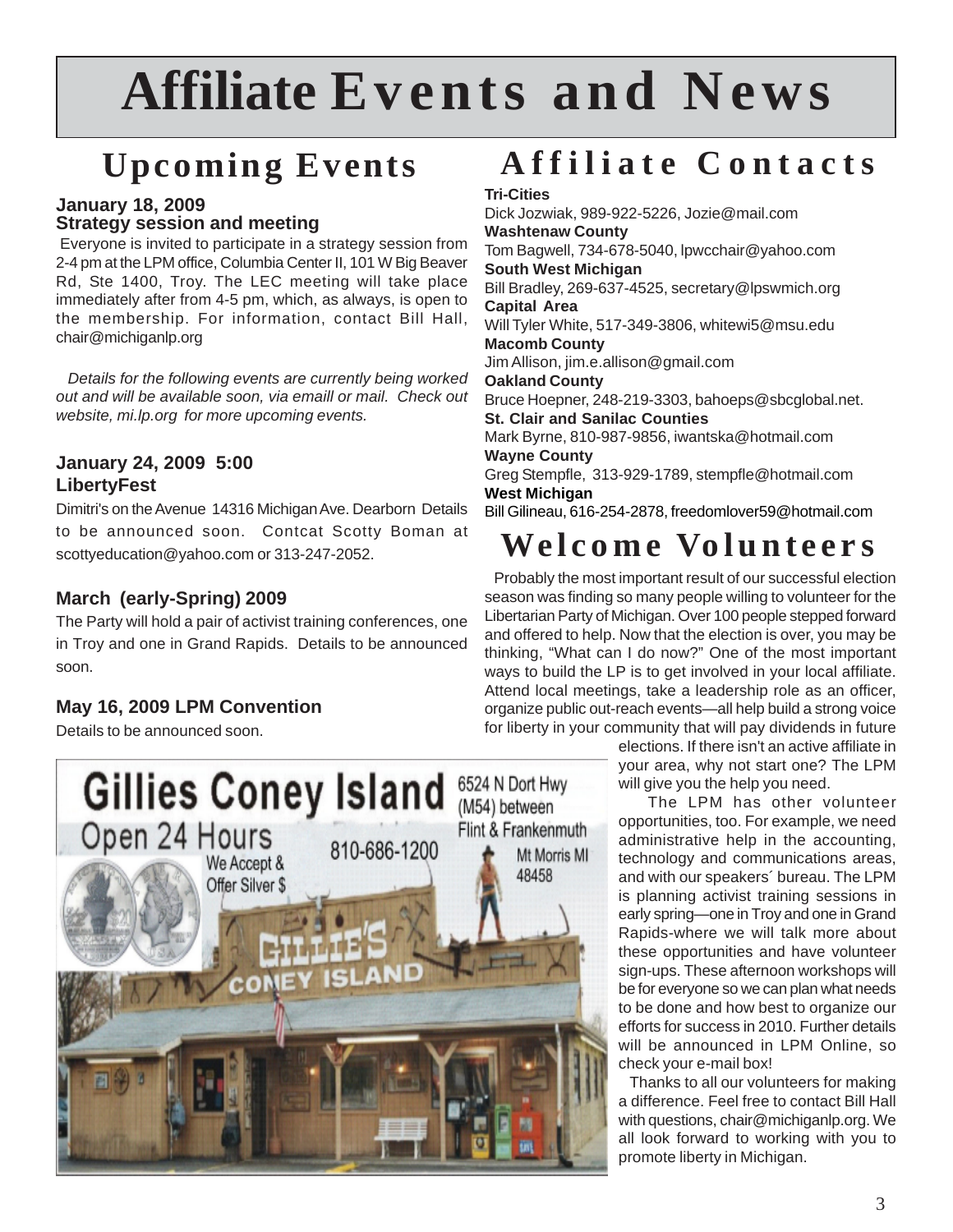## **2008 General Election Results**

unofficial results from Secretary of State

| President<br>Barack<br>John<br>Ralph<br>Bob<br>Chuck<br>Cynthia                                                   | Obama<br>McCain<br>Nader<br>Barr<br>Baldwin<br>McKinney                                                                                               | DEM<br>REP<br>NLP<br>LIB.<br>UST<br>GRN                             | 2,875,308<br>2,050,655<br>33,126<br>23,740<br>14,759<br>8,962                                           | 57.43<br>40.96<br>0.66<br>0.47<br>0.29<br>0.18                           |
|-------------------------------------------------------------------------------------------------------------------|-------------------------------------------------------------------------------------------------------------------------------------------------------|---------------------------------------------------------------------|---------------------------------------------------------------------------------------------------------|--------------------------------------------------------------------------|
| US Senator<br>Carl<br>Jack<br>Scotty<br>Harley<br>Michael<br>Doug                                                 | Levin<br>Hoogendyk<br>Boman<br>Mikkelson<br>Nikitin<br>Dern                                                                                           | DEM<br><b>REP</b><br>LІВ<br><b>GRN</b><br>UST<br>NLP                | 3,041,192<br>1,643,674<br>76,379<br>44,342<br>30,882<br>18,745                                          | 62.64<br>33.85<br>1.57<br>0.91<br>0.64<br>0.39                           |
| <b>State Board of Education</b><br>Kathleen<br>John<br>Scott<br>Richard<br>Karen<br>Bill<br>Dwain<br>Gail<br>Jeff | Straus<br>Austin<br>Jenkins<br>Zeile<br>Adams<br>Hall<br>Reynolds<br>Graeser<br>Steinport                                                             | DEM<br>DEM<br>REP<br>REP<br>UST<br>LІВ<br><b>GRN</b><br>UST<br>LІВ  | 2,331,795<br>2,281,637<br>1,733,938<br>1,511,296<br>192,976<br>128,109<br>94,856<br>94,709<br>91,765    | 27.56<br>26.97<br>20.49<br>17.86<br>2.28<br>1.51<br>1.12<br>1.12<br>1.08 |
| Denise<br>Laurence<br>Susan<br>John<br>Kerry<br>Eric<br>Ellis<br>Joe<br>Richard                                   | University of Michigan Board of Regents<br>Ilitch<br>Deitch<br>Brown<br>LaFond<br>Morgan<br>Larson<br>Boal<br>Sanger<br>Ryskamp                       | DEM<br>DEM<br>REP<br>REP<br>LIB.<br>LІВ<br><b>GRN</b><br>UST<br>UST | 2,392,093<br>2,121,082<br>1,745,747<br>1,494,669<br>130,786<br>128,318<br>102,158<br>98,676<br>92,860   | 28.80<br>25.54<br>21.02<br>17.99<br>1.57<br>1.54<br>1.23<br>1.19<br>1.12 |
| Dianne<br>Diann<br>George<br>Lisa<br>David<br><b>Therese</b><br>Crystal<br>Robert<br>Joseph                       | <b>Michigan State University Board of Trustees</b><br>Byrum<br>Woodard<br>Romney<br>Bouchard<br>Brown<br>Storm<br>Van Sickle<br>Gale<br>Rosenquist    | DEM<br>DEM<br>REP<br>REP<br>LІВ<br>GRN<br><b>UST</b><br>UST<br>LІВ  | 2,186,120<br>2,104,266<br>1,793,777<br>1,725,884<br>116,396<br>114,569<br>100,383<br>98,539<br>94,403   | 26.23<br>25.25<br>21.52<br>20.71<br>1.40<br>1.37<br>1.20<br>1.18<br>1.13 |
| Gary<br>Paul<br>Danialle<br>Torion<br>Nicole<br>Margaret<br>Rick<br>Terry<br>Dan                                  | Wayne State University Board of Governors<br>Pollard DEM<br>Massaron<br>Karmanos<br>Bridges<br>Michalak<br>Guttshall<br>Butkowski<br>Haines<br>Keizer | DEM<br>REP<br>REP<br>LВ<br>GRN<br>UST<br>UST<br>LВ                  | 2,133,432<br>2,094,716<br>1,755,708<br>1,471,984<br>147,736<br>140,169<br>111,657<br>109,575<br>102,740 | 26.44<br>25.96<br>21.76<br>18.25<br>1.83<br>1.74<br>1.38<br>1.36<br>1.27 |
| Diane<br>Cliff<br>Robert                                                                                          | Justice of the Supreme Court<br>Hathaway<br>Taylor<br>Roddis                                                                                          | DEM<br>REP<br>LВ                                                    | 1,854,744<br>1,484,924<br>421,091                                                                       | 49.32<br>39.48<br>11.20                                                  |
| Bart<br>Tom<br>Jean<br>Daniel<br>Joshua                                                                           | <u>1st District Representative in Congress</u><br>Stupak<br>Casperson<br>Treacy<br>Grow<br>Warren                                                     | DEM<br>REP<br>GRN<br>LІВ<br>UST                                     | 212,773<br>107,100<br>2,662<br>2,526<br>2,054                                                           | 65.05<br>32.74<br>0.81<br>0.77<br>0.63                                   |

|             | <u>2nd District Representative in Congress</u> |            |                  |               |
|-------------|------------------------------------------------|------------|------------------|---------------|
| Peter       | Hoekstra                                       | REP        | 215,471          | 62.43         |
| Fred<br>Dan | Johnson<br>Johnson                             | DEM<br>LВ  | 119,959<br>5,514 | 34.75<br>1.60 |
| Ronald      | Graeser                                        | UST        | 4,219            | 1.22          |
|             |                                                |            |                  |               |
|             | 3rd District Representative in Congress        |            |                  |               |
| Vernon      | Ehlers                                         | <b>REP</b> | 205,888          | 61.06         |
| Henry       | Sanchez                                        | DEM        | 119,431          | 35.42         |
| Erwin       | Haas                                           | LВ         | 11,878           | 3.52          |
|             | 4th District Representative in Congress        |            |                  |               |
| Dave        | Camp                                           | REP        | 203,758          | 61.93         |
| Andrew      | Concannon                                      | <b>DEM</b> | 117,404          | 35.69         |
| John        | Emerick                                        | UST        | 4,048            | 1.23          |
| Allitta     | Hren                                           | LІВ        | 3.780            | 1.15          |
|             | 5th District Representative in Congress        |            |                  |               |
| Dale        | Kildee                                         | DEM        | 221,821          | 70.36         |
| Matt        | Sawicki                                        | <b>REP</b> | 85,013           | 26.97         |
| Leonard     | Schwartz                                       | LIB.       | 4,292            | 1.36          |
| Ken         | Mathenia                                       | <b>GRN</b> | 4,144            | 1.31          |
|             | <u>6th District Representative in Congress</u> |            |                  |               |
| Fred        | Upton                                          | REP        | 188,134          | 58.87         |
| Don         | Cooney                                         | DEM        | 123,233          | 38.56         |
| Greg        | Merle                                          | LВ         | 4,719            | 1.48          |
| Edward      | Pinkney                                        | <b>GRN</b> | 3,511            | 1.10          |
|             | <b>7th District Representative in Congress</b> |            |                  |               |
| Mark        | Schauer                                        | <b>DEM</b> | 157,189          | 48.79         |
| Tim         | Walberg                                        | <b>REP</b> | 149,766          | 46.49         |
| Lynn        | Meadows                                        | <b>GRN</b> | 9,529            | 2.96          |
| Ken         | Proctor                                        | LІВ        | 5,673            | 1.76          |
|             | <b>8th District Representative in Congress</b> |            |                  |               |
| Mike        | Rogers                                         | <b>REP</b> | 204,070          | 56.40         |
| Robert      | Alexander                                      | <b>DEM</b> | 146,052          | 40.37         |
| Will        | White                                          | LВ         | 4,364            | 1.21          |
| Aaron       | Stuttman                                       | <b>GRN</b> | 3,841            | 1.06          |
| George      | Zimmer                                         | UST        | 3,483            | 0.96          |
|             | 9th District Representative in Congress        |            |                  |               |
| Gary        | Peters                                         | DEM        | 184,098          | 52.09         |
| Joe         | KnollenbergREP                                 |            | 150,574          | 42.60         |
| Jack        | Kevorkian                                      | <b>NPA</b> | 9,047            | 2.56          |
| Adam        | Goodman                                        | LІВ        | 4,937            | 1.40          |
| Douglas     | Campbell                                       | <b>GRN</b> | 4,800            | 1.36          |
|             | 10th District Representative in Congress       |            |                  |               |
| Candice     | Miller                                         | REP        | 229,635          | 66.22         |
| Robert      | Denison                                        | <b>DEM</b> | 108,306          | 31.23         |
| Neil        | Stephenson LIB                                 |            | 4,606            | 1.33          |
| Candace     | Caveny                                         | <b>GRN</b> | 4,212            | 1.21          |
|             | 11th District Representative in Congress       |            |                  |               |
| Thaddeus    | McCotter                                       | REP        | 176,675          | 51.39         |
| Joseph      | Larkin                                         | DEM        | 156,108          | 45.40         |
| John        | Tatar                                          | LІВ        | 5,979            | 1.74          |
| Erik        | Shelley                                        | <b>GRN</b> | 5,059            | 1.47          |
|             | 12th District Representative in Congress       |            |                  |               |
| Sander      | Levin                                          | <b>DEM</b> | 225,070          | 72.06         |
| Bert        | Copple                                         | REP        | 74,564           | 23.87         |
| John        | Vico                                           | LІВ        | 4,768            | 1.53          |
| Les         | Townsend                                       | UST        | 4,075            | 1.30          |
| William     | Opalicky                                       | <b>GRN</b> | 3,841            | 1.23          |
|             | 13th District Representative in Congress       |            |                  |               |
| Carolyn     | Kilpatrick                                     | <b>DEM</b> | 167,399          | 74.13         |
| Edward      | Gubics                                         | <b>REP</b> | 43,092           | 19.08         |
| George      | Corsetti                                       | <b>GRN</b> | 9,579            | 4.24          |
| Gregory     | Creswell                                       | LІВ        | 5,762            | 2.55          |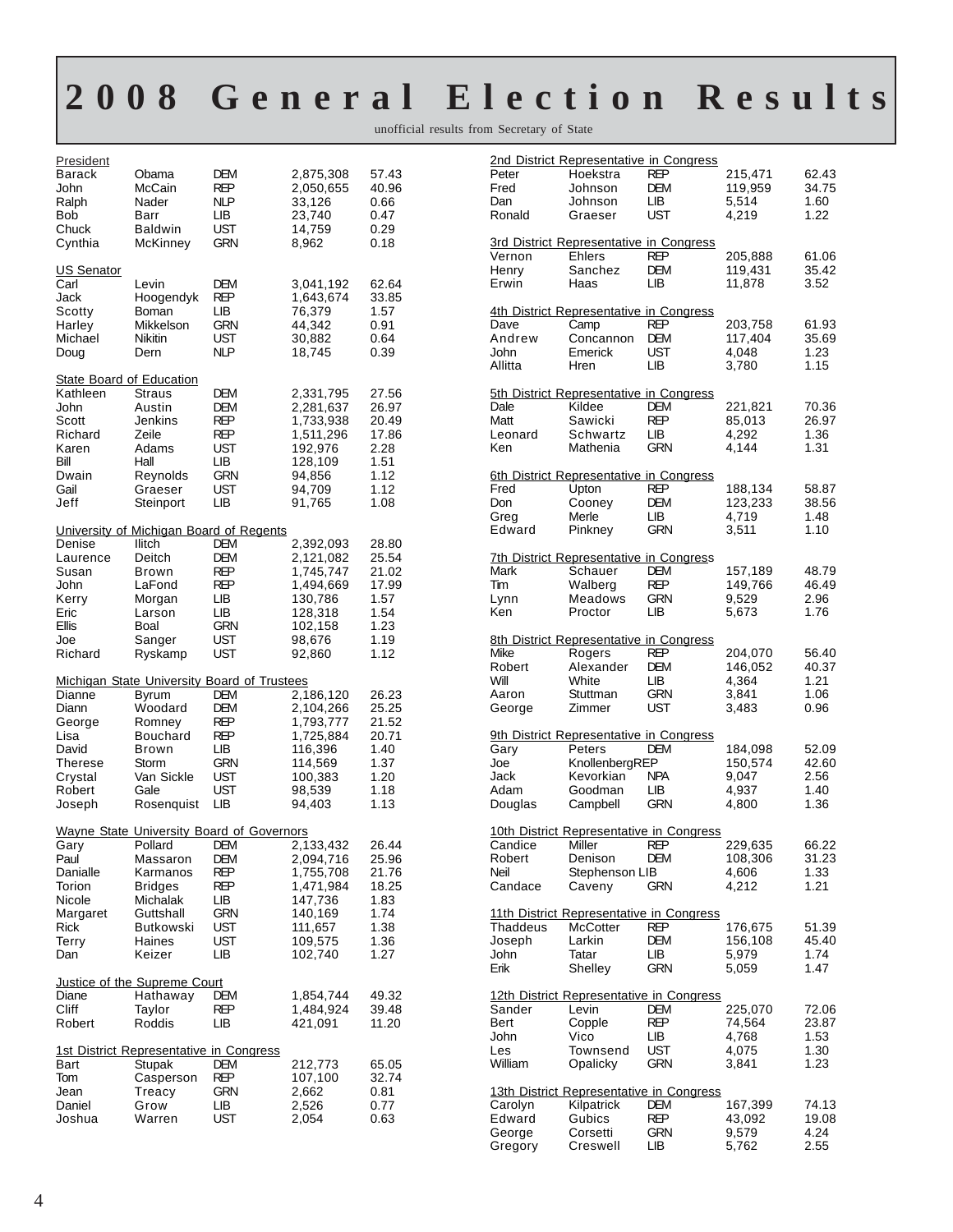## **2008 General Election Results**

| John<br>Richard           | 14th District Representative in Congress<br>Conyers, Jr. DEM<br>Secula<br>Shabazz | LВ                       | 227,984<br>10,736       | 92.40<br>4.35        |
|---------------------------|-----------------------------------------------------------------------------------|--------------------------|-------------------------|----------------------|
| Clyde                     |                                                                                   | GRN                      | 8,012                   | 3.25                 |
| John<br>John              | 15th District Representative in Congress<br>Dingell<br>Lynch                      | DEM<br><b>REP</b>        | 231,758<br>81,797       | 70.70<br>24.95       |
| Aimee<br>Gregory<br>James | Smith<br>Stempfle<br>Wagner                                                       | <b>GRN</b><br>LІВ<br>UST | 7,080<br>4,002<br>3,157 | 2.16<br>1.22<br>0.96 |
|                           | 3rd District State Representative                                                 |                          |                         |                      |
| <b>Bettie</b><br>Fred     | Scott<br>Vitale                                                                   | <b>DEM</b><br>GRN        | 27,841<br>468           | 97.04                |
| Tim                       | Beck                                                                              | LІВ                      | 381                     | 1.63<br>1.33         |
|                           |                                                                                   |                          |                         |                      |
| Jimmy                     | <b>7th District State Representative</b><br>Womack                                | <b>DEM</b>               | 29,764                  | 95.69                |
| Derek                     | Grigsby                                                                           | GRN                      | 1,342                   | 4.31                 |
|                           | 8th District State Representative                                                 |                          |                         |                      |
| George                    | CushingberryDEM                                                                   |                          | 38,306                  | 96.89                |
| Thomas                    | Jones                                                                             | l IB                     | 1.229                   | 3.11                 |
|                           | 10th District State Representative                                                |                          |                         |                      |
| Gabe                      | Leland                                                                            | DEM                      | 27,644                  | 94.81                |
| Marc                      | Sosnowski UST                                                                     |                          | 1,513                   | 5.19                 |
|                           | 18th District State Representative                                                |                          |                         |                      |
| Richard                   | LeBlanc                                                                           | <b>DFM</b>               | 28,952                  | 88.59                |
| Harold                    | Dunn                                                                              | UST                      | 3,729                   | 11.41                |
|                           | 22nd District State Representative                                                |                          |                         |                      |
| Douglas                   | Geiss                                                                             | <b>DEM</b>               | 25,673                  | 70.58                |
| Darrell<br>Charley        | Mc Neill<br>Johnson                                                               | REP<br><b>NPA</b>        | 6,780<br>3,180          | 18.64<br>8.74        |
| Dennis                    | Schlemmer                                                                         | LІВ                      | 739                     | 2.03                 |
|                           | 24th District State Representative                                                |                          |                         |                      |
| Sarah                     | Roberts                                                                           | <b>DEM</b>               | 23,494                  | 49.36                |
| Bryan                     | Brandenburg REP                                                                   |                          | 22,428                  | 47.12                |
| Jody                      | Beaubien                                                                          | GRN                      | 1,678                   | 3.53                 |
|                           | 25th District State Representative                                                |                          |                         |                      |
| Jon                       | Switalski                                                                         | <b>DEM</b>               | 26,869                  | 62.94                |
| Michael<br>James          | Wiecek<br>Allison                                                                 | <b>REP</b><br>LIB.       | 14,285<br>653           | 33.46<br>1.53        |
| Richard                   | Kuszmar                                                                           | GRN                      | 453                     | 1.06                 |
| Steven                    | Revis                                                                             | UST                      | 433                     | 1.01                 |
|                           | <b>26th District State Representative</b>                                         |                          |                         |                      |
| Marie                     | Donigan                                                                           | DEM                      | 28,002                  | 61.74                |
| Michael                   | Goodman                                                                           | REP                      | 15,470                  | 34.11                |
| James                     | Young                                                                             | LІВ                      | 1,884                   | 4.15                 |
|                           | 27th District State Representative                                                |                          |                         |                      |
| Ellen<br>David            | Lipton<br>Micola                                                                  | DEM<br>REP               | 31,756<br>10,098        | 71.41<br>22.71       |
| Shelly                    | Bane                                                                              | <b>GRN</b>               | 1,366                   | 3.07                 |
| John                      | Skosnik                                                                           | LІВ                      | 1,250                   | 2.81                 |
|                           | 31st District State Representative                                                |                          |                         |                      |
| Fred                      | Miller                                                                            | DEM                      | 26,404                  | 66.10                |
| Daniel                    | Tollis                                                                            | REP                      | 12,277                  | 30.74                |
| James                     | Miller                                                                            | LІВ                      | 1,263                   | 3.16                 |
|                           | 32nd District State Representative                                                |                          |                         |                      |
| Jennifer                  | Haase                                                                             | DEM                      | 23,681                  | 49.78                |
| John<br>Joseph            | Accavitti<br>Zemens                                                               | REP<br>LІВ               | 22,450<br>1,445         | 47.19<br>3.04        |
|                           |                                                                                   |                          |                         |                      |

|           | 35th District State Representative        |            |        |       |
|-----------|-------------------------------------------|------------|--------|-------|
| Vincent   | Gregory                                   | <b>DEM</b> | 41,015 | 87.55 |
| Katie     | Koppin                                    | <b>REP</b> | 4,936  | 10.54 |
| Franklin  | Harden                                    | GRN        | 894    | 1.91  |
|           |                                           |            |        |       |
|           | 39th District State Representative        |            |        |       |
| Lisa      | <b>Brown</b>                              | <b>DEM</b> | 25,426 | 51.59 |
|           |                                           |            |        |       |
| Amy       | Peterman                                  | REP        | 22,721 | 46.11 |
| Gerald    | Plas                                      | LІВ        | 1,133  | 2.30  |
|           |                                           |            |        |       |
|           | 40th District State Representative        |            |        |       |
| Chuck     | Moss                                      | REP        | 31,381 | 59.77 |
| Julie     | Candler                                   | <b>DEM</b> | 19,815 | 37.74 |
| Larry     | Ross                                      | LІВ        | 1,307  | 2.49  |
|           |                                           |            |        |       |
|           | 42nd District State Representative        |            |        |       |
| Harold    | Haugh                                     | <b>DEM</b> | 26,789 | 70.41 |
| Greg      | Fleming                                   | REP        | 9,697  | 25.49 |
| Daniel    | Flamand                                   | LIB.       | 1,560  | 4.10  |
|           |                                           |            |        |       |
|           | 43rd District State Representative        |            |        |       |
| Gail      | Haines                                    | <b>REP</b> | 20,216 | 49.26 |
| Scott     | Hudson                                    | <b>DEM</b> | 19,367 | 47.19 |
| Paul      | Greenawalt                                | UST        | 1,460  | 3.56  |
|           |                                           |            |        |       |
|           | 47th District State Representative        |            |        |       |
| Cindy     | Denby                                     | REP        |        | 59.02 |
|           |                                           |            | 27,851 |       |
| Scott     | Lucas                                     | <b>DEM</b> | 17,059 | 36.15 |
| Rodger    | Young                                     | LІВ        | 1,347  | 2.85  |
| Philip    | Johnson                                   | UST        | 929    | 1.97  |
|           |                                           |            |        |       |
|           | 52nd District State Representative        |            |        |       |
| Pam       | <b>Byrnes</b>                             | <b>DEM</b> | 35,954 | 62.95 |
| Eric      | Lielbriedis                               | REP        | 19,179 | 33.58 |
| John      | Boyle                                     | LIВ        | 1,981  | 3.47  |
|           |                                           |            |        |       |
|           | <b>53rd District State Representative</b> |            |        |       |
| Rebekah   | Warren                                    | <b>DEM</b> | 37,834 | 78.31 |
| Christina | <b>Brewton</b>                            | <b>REP</b> | 8,281  | 17.14 |
| Matt      | Erard                                     | <b>GRN</b> | 2,199  | 4.55  |
|           |                                           |            |        |       |
|           | 54th District State Representative        |            |        |       |
| Alma      | Smith                                     | DEM        | 33,501 | 71.13 |
| Tom       | Banks                                     | REP        | 12,281 |       |
|           |                                           |            |        | 26.07 |
| David     | Raaflaub                                  | LІВ        | 1,319  | 2.80  |
|           |                                           |            |        |       |
|           | 56th District State Representative        |            |        |       |
| Kate      | Ebli                                      | <b>DEM</b> | 28,495 | 63.07 |
| JeanMarie | Dahm                                      | <b>REP</b> | 15,459 | 34.22 |
| John      | Eleniewski                                | UST        | 1,224  | 2.71  |
|           |                                           |            |        |       |
|           | <u>66th District State Representative</u> |            |        |       |
| Bill      | Rogers                                    | <b>REP</b> | 32,128 | 60.29 |
| Donna     | Anderson                                  | <b>DEM</b> | 19,145 | 35.92 |
| Todd      | Richardson                                | LІВ        | 2,020  | 3.79  |
|           |                                           |            |        |       |
|           | 67th District State Representative        |            |        |       |
| Barb      | Byrum                                     | DEM        | 30,692 | 62.85 |
| Mike      | Herter                                    | REP        | 16.794 | 34.39 |
| Vince     | Dragonetti                                | LВ         | 1,347  | 2.76  |
|           |                                           |            |        |       |
|           | 68th District State Representative        |            |        |       |
| Joan      | Bauer                                     | DEM        | 33,866 | 77.76 |
| David     | Irons                                     | REP        | 8,797  | 20.20 |
| DelRae    | Finnerty                                  | UST        | 889    | 2.04  |
|           |                                           |            |        |       |
|           | <u>72nd District State Representative</u> |            |        |       |
| Justin    | Amash                                     | REP        | 31,238 | 60.95 |
| Albert    | Abbasse                                   | <b>DEM</b> |        |       |
|           |                                           |            | 18,454 | 36.01 |
| William   | Wenzel                                    | LІВ        | 1,558  | 3.04  |
|           |                                           |            |        |       |
|           | <b>73rd District State Representative</b> |            |        |       |
| Tom       | Pearce                                    | REP        | 31,754 | 58.93 |
| Bruce     | Hawley                                    | DEM        | 20,615 | 38.26 |
| Larry     | Orcutt                                    | LІВ        | 1,514  | 2.81  |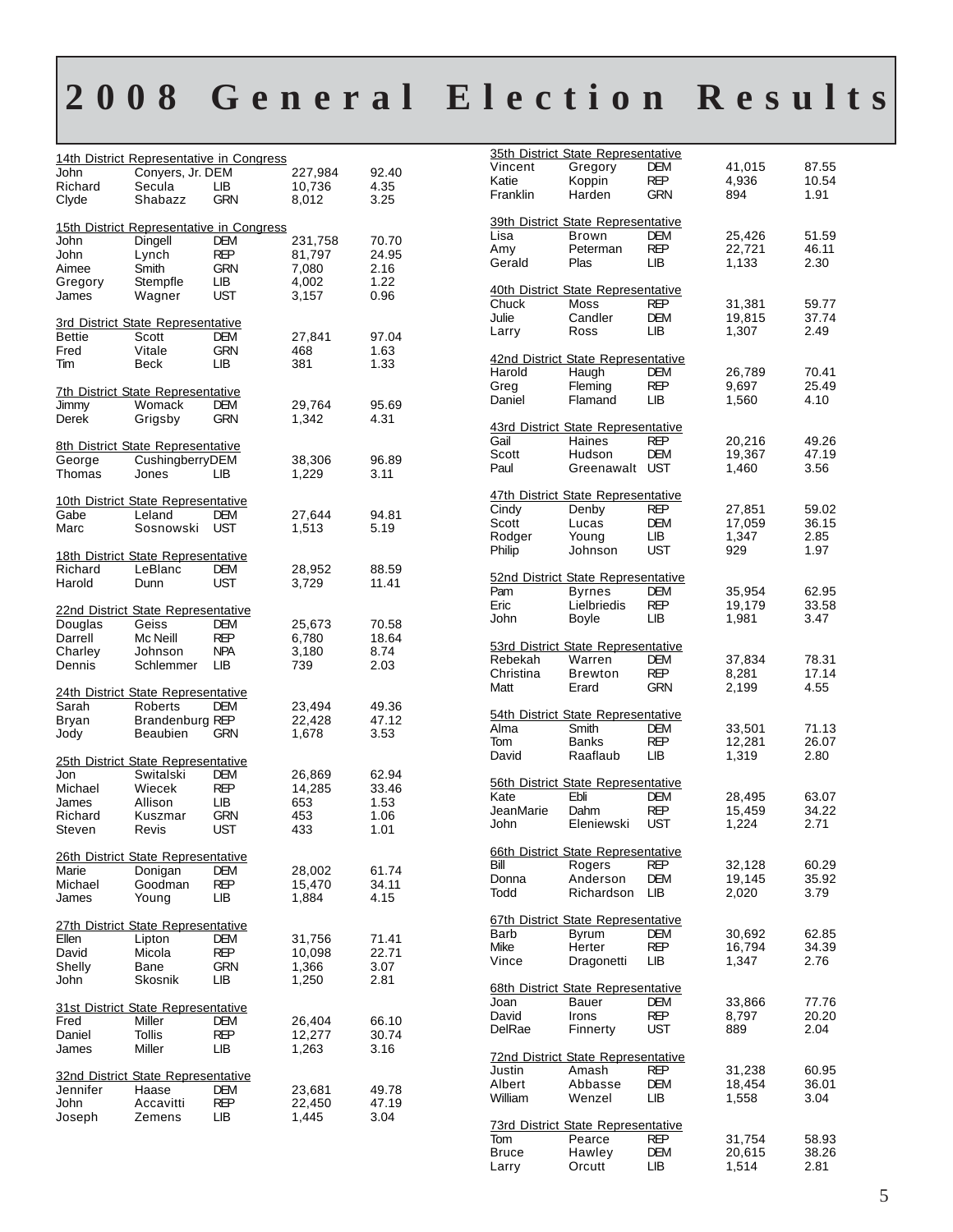## **2008 General Election Results**

|                 | 74th District State Representative                   |            |                  |                |
|-----------------|------------------------------------------------------|------------|------------------|----------------|
| Dave            | Agema                                                | <b>REP</b> | 36,204           | 70.25          |
| Leon            | Chase                                                | DEM        | 13,421           | 26.04          |
| Tracey          | McLaughlin                                           | LІВ        | 1,911            | 3.71           |
|                 | <b>75th District State Representative</b>            |            |                  |                |
| Robert          | Dean                                                 | DEM        | 24,676           | 58.08          |
| Dan             | Tietema                                              | <b>REP</b> | 16,930           | 39.85          |
| Mark            | Simonait                                             | LВ         | 880              | 2.07           |
|                 |                                                      |            |                  |                |
| Roy             | <b>76th District State Representative</b><br>Schmidt | <b>DEM</b> | 23,413           | 71.33          |
| Marc            | Tonnemacher REP                                      |            | 7,048            | 21.47          |
| Bill            | Mohr                                                 | UST        | 1,340            | 4.08           |
| Matthew         | Friar                                                | LIВ        | 1,022            | 3.11           |
|                 |                                                      |            |                  |                |
|                 | <u>77th District State Representative</u>            |            |                  |                |
| Kevin           | Green                                                | REP        | 25,338           | 62.38          |
| Charles         | Geerlings                                            | DEM        | 14,119           | 34.76          |
| Mike            | Orcutt                                               | LВ         | 1,161            | 2.86           |
|                 | 85th District State Representative                   |            |                  |                |
| Richard         | Ball                                                 | <b>REP</b> | 22,205           | 52.77          |
| Judy            | Ford                                                 | DEM        | 18,593           | 44.19          |
| James           | Gould                                                | UST        | 1,280            | 3.04           |
|                 |                                                      |            |                  |                |
|                 | 86th District State Representative                   |            |                  |                |
| Dave<br>Melissa | Hildenbrand<br>Casalina                              | REP<br>DEM | 34,004<br>17,135 | 64.52<br>32.51 |
| Patricia        | Steinport                                            | LІВ        | 1,565            | 2.97           |
|                 |                                                      |            |                  |                |
|                 | 87th District State Representative                   |            |                  |                |
| <b>Brian</b>    | Calley                                               | REP        | 29,582           | 64.05          |
| Greg            | Grieves                                              | DEM        | 14,359           | 31.09          |
| Phillip         | Adams                                                | UST        | 1,267            | 2.74           |
|                 | 88th District State Representative                   |            |                  |                |
| Bob             | Genetski                                             | REP        | 29,064           | 61.60          |
| Tom             | Clark                                                | DEM        | 18,119           | 38.40          |
| Joseph          | Gillotte                                             | LІВ        | 975              | 2.07           |
|                 |                                                      |            |                  |                |
|                 | 89th District State Representative                   |            |                  |                |
| Arlan           | Meekhof                                              | REP        | 28,927           | 60.81          |
| Timothy         | Winslow<br>Ashcraft                                  | DEM        | 16,529           | 34.74          |
| Terry           |                                                      | LІВ        | 2,117            | 4.45           |
|                 | 93rd District State Representative                   |            |                  |                |
| Paul            | Opsommer                                             | REP        | 26,515           | 57.86          |
| Ron             | McComb                                               | DEM        | 17,951           | 39.17          |
| Darryl          | Schmitz                                              | LІB        | 1,358            | 2.96           |
|                 |                                                      |            |                  |                |
| Bill            | 99th District State Representative<br>Caul           | REP        | 22,486           | 54.43          |
| Nancy           | White                                                | DEM        | 17,578           | 42.55          |
| Devon           | Smith                                                | LIВ        | 1,244            | 3.01           |
|                 |                                                      |            |                  |                |
|                 | 100th District State Representative                  |            |                  |                |
| Goeff           | Hansen                                               | REP        | 21,947           | 55.83          |
| Bill            | Richards                                             | DEM        | 16,341           | 41.57          |
| Nathaniel       | Hren                                                 | LВ         | 1,020            | 2.59           |
|                 | 102nd District State Representative                  |            |                  |                |
| Darwin          | Booher                                               | REP        | 26,198           | 69.59          |
| Nate            | Heffron                                              | DEM        | 10,694           | 28.41          |
| Thomas          |                                                      | LІВ        | 753              | 2.00           |
|                 | Hren                                                 |            |                  |                |
|                 |                                                      |            |                  |                |
|                 | 104th District State Representative                  |            |                  |                |
| Wayne           | Schmidt                                              | REP        | 29,116           | 53.28          |
| Roman<br>Dan    | Grucz<br>McDougall                                   | DEM<br>LІВ | 23,465<br>2,069  | 42.94<br>3.79  |

|                              | 105th District State Representative                   |            |                   |                |
|------------------------------|-------------------------------------------------------|------------|-------------------|----------------|
| Kevin                        | Elsenheimer REP                                       |            | 30,568            | 60.68          |
| Connie                       | Saltonstall                                           | <b>DEM</b> | 18,455            | 36.63          |
| Greg                         | Dean                                                  | LІВ        | 1,354             | 2.69           |
|                              |                                                       |            |                   |                |
|                              | 106th District State Representative<br><b>Neumann</b> | <b>DEM</b> |                   |                |
| Andy<br>Peter                |                                                       | <b>REP</b> | 23,438            | 53.14<br>43.86 |
| Scott                        | Pettalia<br>Alexander                                 | LІВ        | 19,345<br>1,321   | 3.00           |
|                              |                                                       |            |                   |                |
|                              | <b>Wayne County Commissioner Dist. 1</b>              |            |                   |                |
| Eric                         | Turin                                                 | REP        | 16,352            | 29.07          |
| Tim                          | Killeen                                               | DEM        | 38,469            | 68.39          |
| Thomas                       | Clark                                                 | LІВ        | 1,431             | 2.54           |
|                              |                                                       |            |                   |                |
| Canton Township Trustee      |                                                       |            |                   |                |
| Todd                         | Caccamo                                               | REP        | 21,348            | 19.89          |
| John                         | Anthony                                               | REP        | 20,286            | 18.90          |
| Pat                          | Williams                                              | REP        | 20,009            | 18.64          |
| Syed                         | Taj                                                   | DEM        | 20,000            | 18.63          |
| Karl                         | Zarbo                                                 | REP        | 19,440            | 18.11          |
| Charles                      | Page                                                  | LІВ        | 5,599             | 5.22           |
|                              |                                                       |            |                   |                |
| <b>Monroe County Sheriff</b> |                                                       |            |                   |                |
| Tilman                       | Crutchfiel                                            | DEM        | 50,188            | 69.77          |
| Charlotte                    | Reaume                                                | REP        | 19,195            | 26.68          |
| Justin                       | Yeary                                                 | LІВ        | 2,552             | 3.55           |
|                              |                                                       |            |                   |                |
|                              | Oakland County Commissioner Dist. 15                  |            |                   |                |
| Jim                          | Nash                                                  | DEM        | 13.046            | 60.31          |
| Daniel                       | Beaubien                                              | <b>REP</b> | 7,401             | 34.21          |
| Carol                        | Grant                                                 | LІB        | 1,118             | 5.17           |
|                              |                                                       |            |                   |                |
|                              | Oakland County Commissioner Dist. 16                  |            |                   |                |
| Shelley                      | Goodman TaubREP                                       |            | 11,857            | 48.74          |
| Karen                        | Spector                                               | <b>DEM</b> | 11,731            | 48.22          |
| <b>Dick</b>                  | Gach                                                  | LІB        | 700               | 2.88           |
|                              |                                                       |            |                   |                |
|                              | Oakland County Commissioner Dist. 18                  |            |                   |                |
| Dave                         | Woodward                                              | <b>DEM</b> | 14,693            | 57.19          |
| Jean                         | Chamberlin                                            | REP        | 9,930             | 38.65          |
| Bruce                        | Hoepner                                               | LІВ        | 1,014             | 3.95           |
|                              |                                                       |            |                   |                |
|                              | <b>Macomb County Commissioner Dist. 14</b>            |            |                   |                |
| Brian                        | <b>Brdak</b>                                          | <b>DEM</b> | 9,893             | 58.35          |
| Kurt                         | Kramer                                                | <b>REP</b> | 6,087             | 35.90          |
| Lauren                       | Zemens                                                | LІВ        | 975               | 5.75           |
|                              |                                                       |            |                   |                |
|                              | <b>Macomb County Commissioner Dist. 21</b>            |            |                   |                |
| Irene                        | Kepler                                                | <b>DEM</b> | 8,078             | 66.25          |
| Patrick                      | King                                                  | <b>REP</b> | 3,056             | 25.06          |
| John                         | Bonnell                                               | LВ         | 398               | 3.26           |
| Stephen                      | Weed                                                  | GRN        | 340               | 2.79           |
| Larry                        | Wallace                                               | UST        | 321               | 2.63           |
|                              |                                                       |            |                   |                |
|                              | Macomb County Commissioner Dist. 23                   |            |                   |                |
| William                      | Crouchman                                             | DEM        | 9,417             | 59.62          |
| Phillip                      | Dinsmore                                              | REP        | 4,741             | 30.02          |
| Erin                         | Stahl                                                 | LІВ        | 1,637             | 10.36          |
|                              |                                                       |            |                   |                |
|                              | <b>Macomb County Commissioner Dist. 24</b>            |            |                   |                |
| Michael                      | Boyle                                                 | DEM        | 9,223             | 58.64          |
| Jack                         | Doerr                                                 | REP        | 5,460             | 34.72          |
| Keith                        | Edwards                                               | LІВ        | 1,044             | 6.64           |
| <b>Kent County Sheriff</b>   |                                                       |            |                   |                |
|                              | Stelma                                                | REP        |                   |                |
| Lawrence<br>John             | Stedman                                               | LІВ        | 169,477<br>55,628 | 75.29          |
|                              |                                                       |            |                   | 24.71          |
| <b>Kent County Clerk</b>     |                                                       |            |                   |                |
| Mary                         | Hollinrake                                            | REP        | 156,090           | 56.73          |
| Roger                        | Williams                                              | DEM        | 108,199           | 39.32          |
| Bill                         | Gelineau                                              | LІВ        | 10,877            | 3.95           |
|                              |                                                       |            |                   |                |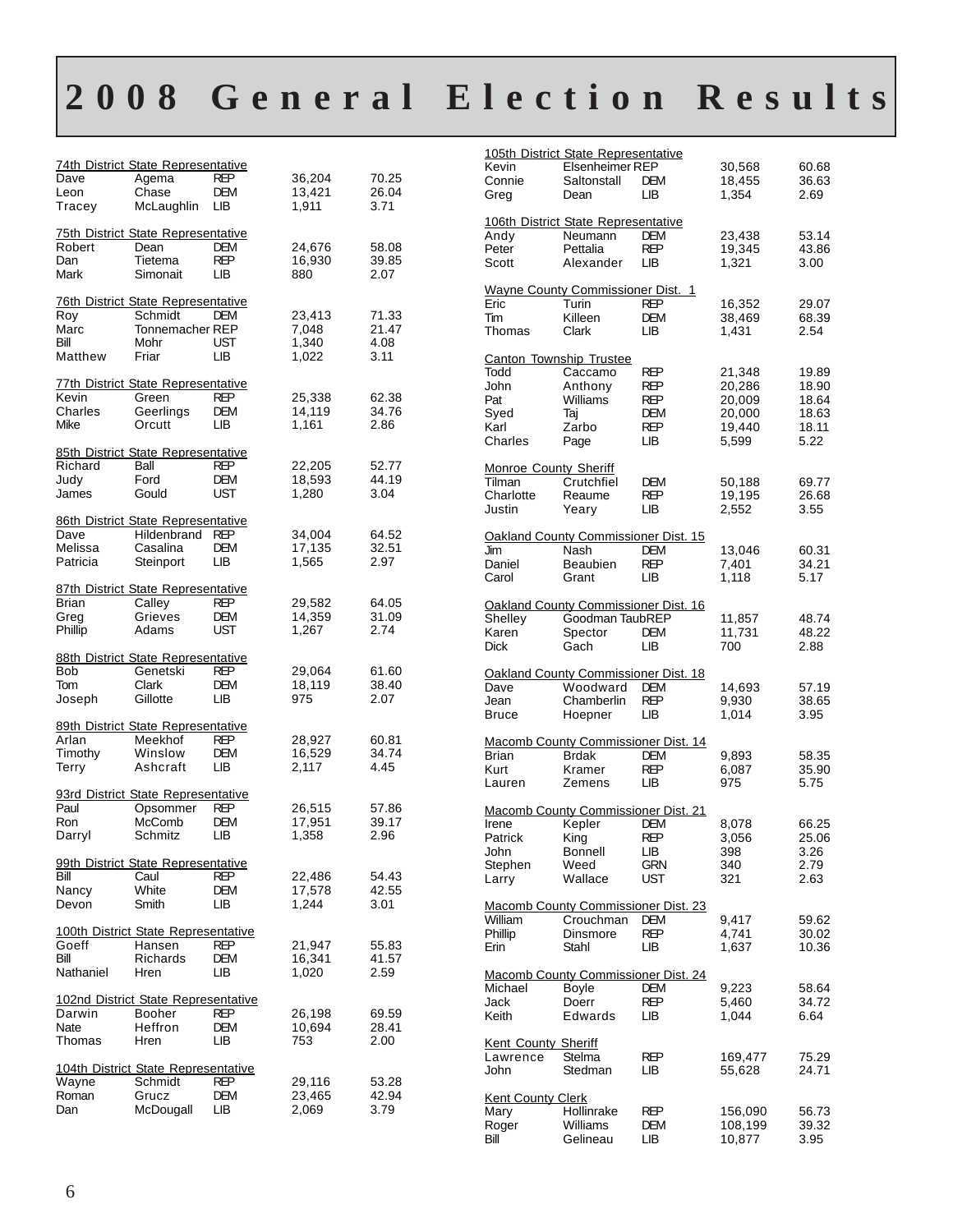## Election Results

| <b>Kent County Treasurer</b> |                                                        |             |                    |                |
|------------------------------|--------------------------------------------------------|-------------|--------------------|----------------|
| Kenneth                      | Parrish                                                | REP         | 149,713            | 54.71          |
|                              |                                                        |             |                    |                |
| Stephen                      | Lauka                                                  | DEM         | 110,735            | 40.47          |
| Steve                        | Nickelson                                              | LВ          | 13,184             | 4.82           |
|                              |                                                        |             |                    |                |
|                              | Kent County Commissioner Dist. 5                       |             |                    |                |
| Sandra Frost Parrish         |                                                        | REP         | 13,486             | 83.70          |
| Marcy                        | Larson                                                 | LВ          | 2,626              | 16.30          |
|                              |                                                        |             |                    |                |
|                              |                                                        |             |                    |                |
|                              | <b>Washtenaw County Commissioner Dist. 3</b>           |             |                    |                |
| Jessica                      | Ping                                                   | REP         | 9,972              | 54.19          |
| Frank                        | Parkinson                                              | <b>DEM</b>  | 7,846              | 42.64          |
| Howard                       | Merritt                                                | LІВ         | 560                | 3.04           |
|                              |                                                        |             |                    |                |
|                              |                                                        |             |                    |                |
|                              | Ann Arbor Mayor (Washtenaw)                            |             |                    |                |
| John                         | Hieftje                                                | <b>DEM</b>  | 46,799             | 84.94          |
| Eric                         | Plourde                                                | LІВ         | 7,997              | 14.51          |
|                              |                                                        |             |                    |                |
|                              | Augusta Township Trustee (Washtenaw)                   |             |                    |                |
| John                         | McGehee                                                | <b>DEM</b>  | 2,046              | 19.58          |
| William                      | Tobler                                                 |             |                    |                |
|                              |                                                        | DEM         | 1,844              | 17.64          |
| Michael                      | King                                                   | DEM         | 1,723              | 16.48          |
| Daniel                       | Lula                                                   | <b>DEM</b>  | 1,659              | 15.87          |
| Ronald                       | Mortiere                                               | <b>REP</b>  | 1,370              | 13.11          |
| Nevel                        | Overton-SlackREP                                       |             | 1,110              | 10.62          |
| Krista                       | Goodwin                                                | LІВ         | 656                | 6.28           |
|                              |                                                        |             |                    |                |
|                              |                                                        |             |                    |                |
|                              | <b>Sylvan Township Trustee (Washtenaw)</b>             |             |                    |                |
| Scott                        | Cooper                                                 | REP         | 918                | 27.46          |
| Reuben                       | Lesser Jr.                                             | REP         | 870                | 26.02          |
| Ward                         | Beauchamp                                              | <b>DEM</b>  | 735                | 21.99          |
| Sandra                       | Egeler                                                 | DEM         | 727                | 21.75          |
|                              |                                                        |             |                    |                |
| James                        | Hudler                                                 | LІВ         | 82                 | 2.75           |
|                              |                                                        |             |                    |                |
|                              | <b>Ypsilanti Township Parks Commission (Washtenaw)</b> |             |                    |                |
| Debbie                       | Swanson                                                | DEM         | 16,805             | 13.31          |
| Scott                        | Martin                                                 | DEM         | 16,686             | 13.22          |
| Sandy                        | Andresen                                               | DEM         | 16,664             | 13.20          |
|                              |                                                        |             |                    |                |
|                              |                                                        |             |                    |                |
| Marcia                       | Chapmen                                                | DEM         | 16,379             | 12.98          |
| Elayne                       | Black                                                  | DEM         | 16,266             | 12.89          |
| Carissa                      | <b>Collins Wats</b>                                    | <b>DEM</b>  | 16,054             | 12.72          |
| Ted                          | Vasicek                                                | DEM         |                    | 12.62          |
|                              |                                                        |             | 15,923             |                |
| Thomas                       | <b>Bagwell</b>                                         | LIB.        | 5,222              | 4.14 (elected) |
| Lawrence                     | Johnson                                                | LIB         | 5,020              | 3.98 (elected) |
|                              |                                                        |             |                    |                |
| <b>Midland County Clerk</b>  |                                                        |             |                    |                |
| Ann                          | Manary                                                 | DEM         | 19,870             | 48.52          |
| Scott                        | Haines                                                 | REP         | 19,682             | 48.06          |
|                              |                                                        |             |                    |                |
| Carolyn                      | Langlois                                               | LВ          | 1,359              | 3.32           |
|                              |                                                        |             |                    |                |
|                              | <b>Gaines Township Supervisor (Kent)</b>               |             |                    |                |
| Donaid                       | Hilton                                                 | κ⊵٢         | 7,862              | 77.25          |
| Jamie                        | Lewis                                                  | LВ          | 2,316              | 22.75          |
|                              |                                                        |             |                    |                |
|                              |                                                        |             |                    |                |
| <b>Cass County Sheriff</b>   |                                                        |             |                    |                |
| Joseph                       | Underwood Jr. REP                                      |             | 15,829             | 81.81          |
| William                      | Parker                                                 | LIB.        | 2,860              | 18.19          |
|                              |                                                        |             |                    |                |
|                              | <b>Commerce Township Trustee</b>                       |             |                    |                |
| Debra                        | Kirkwood                                               | REP         | 11,071             | 20.12          |
| Robert                       | Long                                                   | REP         | 12,267             | 22.30          |
| Daniel                       | Munro                                                  | REP         |                    | 18.88          |
|                              |                                                        |             | 10,390             |                |
| <b>Rick</b>                  | Sovel                                                  | REP         | 10,107             | 18.37          |
| Randy                        | Ston                                                   | DEM         | 7,976              | 14.50          |
| Nathan                       | Allen                                                  | LІВ         | 3,059              | 5.56           |
|                              |                                                        |             |                    |                |
|                              | <b>Lake Michigan College Board of Trustees</b>         |             |                    |                |
| Mary Jo                      | Tomasini                                               | nonpartisan | 34,955             |                |
|                              |                                                        |             |                    |                |
| Renee R.                     | Williams                                               | nonpartisan | 23,990             |                |
| Paul C.                      | Bergan                                                 | nonpartisan | 20,754             |                |
| Wilma                        | Kime                                                   | nonpartisan | 19,674             |                |
| Ted B.                       | Mattis                                                 | nonpartisan | 13,112             |                |
| Daniel A.                    | Siedling                                               | nonpartisan | 10,344             |                |
| Jason R.                     | Gatties                                                |             |                    |                |
|                              |                                                        | nonpartisan | 10,274 (LP member) |                |
|                              |                                                        |             |                    |                |
| David                        | <b>Blissfield Village Trustee (Lenawee)</b><br>Volk    | LІВ         | 95                 | 2.30           |

## **Nominations Open for Defender of Liberty Awards**

 The Defender of Liberty Awards ("Libbies") will be presented at this year's LibertyFest in Dearborn on January 24th.

 These awards are given to individuals, Libertarian or otherwise, who have made notable personal efforts in the defense of liberty. Winners must live and/or work in the state of Michigan.

Three categories have been established:

**Spokesperson for Liberty** - a member of the community whose patriotism and conviction have inspired contributions to the cause of Liberty

**Promoter of Liberty** - A Libertarian whose efforts have done the most to promote the LP and Libertarian principles **Producer of Liberty** - a dedicated, behind-the-scenes Libertarian whose quiet labors over the years exemplifies the backbone of the LP.

 Please send nominations to Bill Hall or Scotty Boman (scottyeducation@yahoo.com) by January 1, 2009.

## **Boman Runs TV Spots on Comedy Central**

 The Scotty Boman for US Senate campaign purchased a week's worth of advertising on the cable network Comedy Central during the week leading up to the election. The 30 second spots aired during the network's evening lineup. This time slot is loaded with some the network's most popular shows, often full of political satire, most famously, the "fake news" shows, The Daily Show and Colbert Report. The ads resulted in an estimated 5,000 hits to Boman's website, Boman08.com. "Almost every libertarian I know watches South Park and The Daily Show so it only seemed natural to target that audience," said Boman campaign Treasurer, Greg Stempfle. The ad urged voters to vote for Libertarian Party candidates because of their opposition to the bailout of Wall Street billionaires. The commercial can be viewed at YouTube, under username sboman08.



*Scotty Boman for US Senate billboard along I-96 between Grand Rapids and Lansing.*